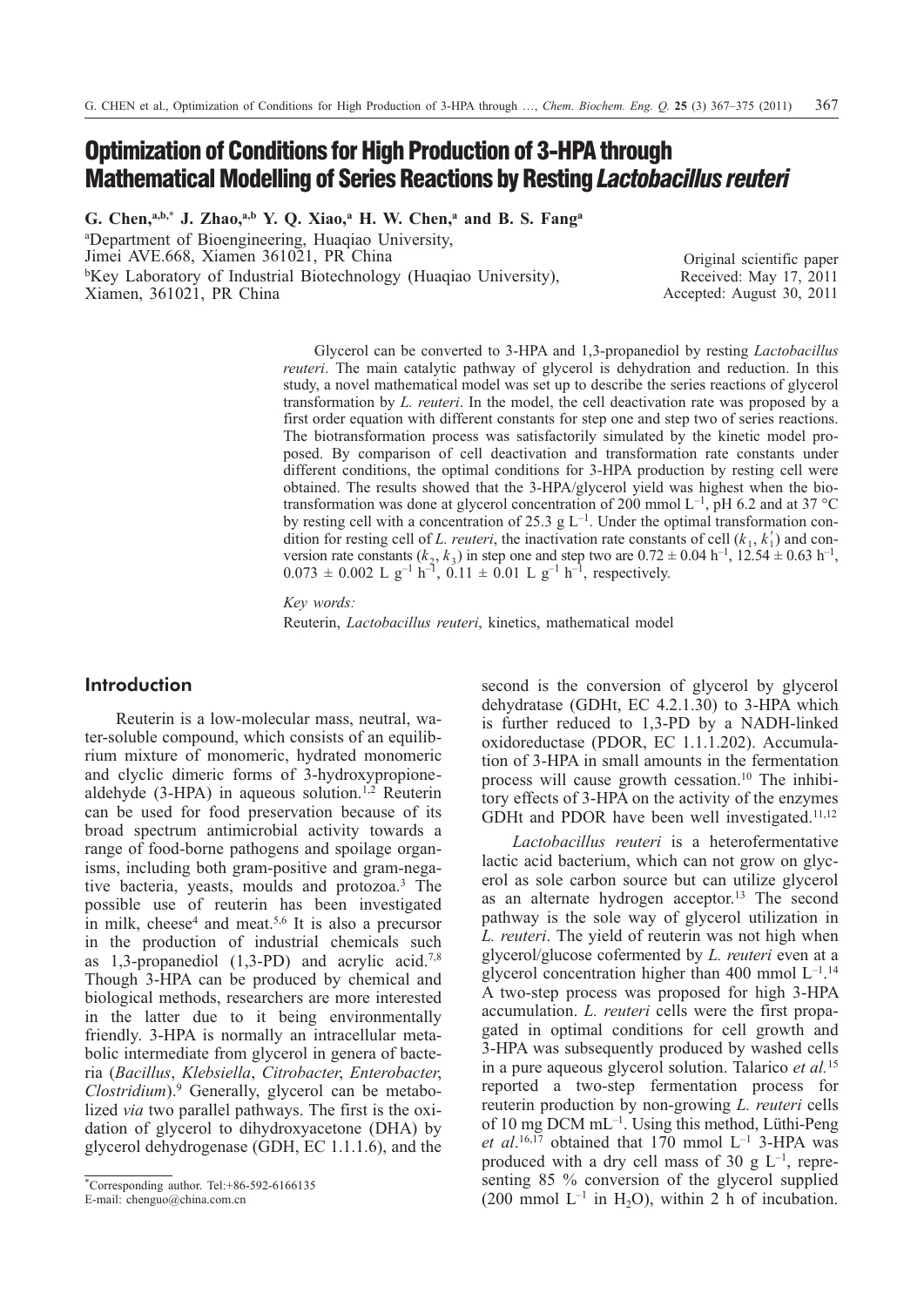Doleyres *et al.*<sup>18</sup> studied the effect of biomass concentration, temperature, glycerol concentration, anaerobic/micro-aerophilic conditions and incubation time on 3-HPA accumulation, but the 1,3-PD concentration was not shown. Rasch *et al.*<sup>19</sup> developed a model which was able to predict the oscillatory behaviour of *L. reuteri* during reuterin production in a chemostat and to describe satisfactorily the evolution of glucose and glycerol concentrations but not those of biomass and reuterin in a batch system. Tobajas *et al.*<sup>20</sup> proposed a model describing the kinetics of glycerol, reuterin and 1,3-propanediol in the reuterin production process by resting cells of *Lactobacillus reuteri* PRO 137. A spontaneous inactive rate of cells was evaluated for several biomass (2 and 5 CDM  $g$  L<sup>-1</sup>) and glycerol  $(150-300 \text{ mmol L}^{-1})$  concentrations.

The kinetic model based on resting cell biotransformation has been developed by Tobajas *et al.*, <sup>20</sup> but the cell deactivation rate of synchronization is used in his model. Nevertheless, 3-HPA is an intermediate of reactions from glycerol to 1,3-PD catalyzed by enzymes of GDHt and PDOR. The inactivation rate of GDHt and PDOR should be different. The relationship among the substrate, key enzymes, intermediate and target product needs considering in kinetic analysis. This work deals with the mechanism of biotransforming conditions leading to high rate production of 3-HPA from glycerol by resting cells. In this work, a novel kinetics model describing catalysis of the whole resting cell including GDHt and PDOR will be proposed. The difference cell inactivation rates between the first step of glycerol to 3-HPA and the second step of 3-HPA to 1,3-PD are considered. The model parameters will be calculated under the conditions of glycerol concentration, cell concentration, pH, temperature and harvesting time. The reaction rate constant and cell inactive rate constant in two steps will be compared to thoroughly expound the series reaction from glycerol to 1,3-PD.

## **Materials and methods**

#### Strain and culture conditions

*Lactobacillus reuteri* strain CG001 was kept frozen at  $-80$  °C in a solution containing 6 % skim milk powder and 10 % glycerol. For inoculum preparation, 1 % of the frozen *L. reuteri* was propagated in MRS medium at 37 °C and 200 rpm for 15 h under anaerobic conditions in a thermostatized orbital shaker.

The culture medium employed was a modified MRS broth containing 20 g  $L^{-1}$  yeast extract, 20 g  $L^{-1}$ glucose,  $1 \text{ g } L^{-1}$  di-ammonium hydrogen citrate, 7 g L<sup>-1</sup> sodium acetate, 3 g L<sup>-1</sup> K<sub>2</sub>HPO<sub>4</sub>, 0.18 g L<sup>-1</sup>  $MnSO_4 \cdot 4H_2O$ , 0.2 g L<sup>-1</sup> MgSO<sub>4</sub> · 7H<sub>2</sub>O, 1 g L<sup>-1</sup> Tween 80. The temperature was set 38 °C and the initial pH was set 6.2 as we have optimized in other work. Batch cultures of free cells were inoculated with 2  $\%$  (v/v) cells from the stationary growth phase. Anaerobic conditions were established by continuously flushing with filter-sterilized nitrogen.

#### Glycerol biotransformation

Cells were harvested after 16 h by centrifugation at 7500 rpm for 10 min at 10 °C, washed twice with deionized water and re-suspended in a glycerol solution in the buffer. The effect of bioconversion conditions including time (10, 30, 60, 120, 240 min), initial cell concentration (11.1, 16.6, 20.8, 25.3 g  $L^{-1}$ ), glycerol concentration (150, 250, 350, 450 mmol  $L^{-1}$ ), temperature (20, 37, 45 °C), pH (6.2, 7.2, 7.5) and cell harvest time (8, 16, 24 h) on the production of 3-HPA was investigated independently.

#### Analytical methods

Biomass concentration was determined by optical density measurements at 600 nm which were converted to cell dry mass using a previously obtained calibration curve. Glycerol and 1,3-propanediol were determined by a Agilent 1100 HPLC system with an Aminex HPX-87H column (300 mm × 7.8 mm, Bio-Rad, Palo AHO, CA, USA). Separation proceeded at 65 °C and 0.025 mol  $L^{-1}$  H<sub>2</sub>SO<sub>4</sub> was used as eluent at a flow-rate of 0.6 mL min<sup>-1</sup>. The components were identified and quantified using a refractive index detector. 3-HPA was determined using the colorimetric method described by Circle *et al*. <sup>21</sup> Briefly, 1 mL sample was mixed with 0.75 mL of DL-tryptophan solution  $(0.01 \text{ mol } L^{-1})$ solution in 0.05 mol  $L^{-1}$  HCl) and 3 mL 37 % HCl. Mixtures containing samples and standards were incubated for 20 min in a water bath at 37 °C and the optical density was measured at 560 nm. A precise quantification of 3-HPA was determined by a calibration curve using acrolein as standard.

## **Kinetic models**

In glycerol metabolism by resting cell of *L. reuteri*, glycerol is firstly transformed to 3-HPA by  $B_{12}$ -dependent glycerol dehydratase, and then 3-HPA is catalyzed to 1,3-PD by NADH-dependent oxidoreductase. These series reactions can be indicated by the biochemical reaction eq. (1).

$$
G \xrightarrow{k_2} R \xrightarrow{k_3} P \tag{1}
$$

In the above equation, G is glycerol, R is 3-HPA and P is 1,3-PD. In the reaction, whole-cell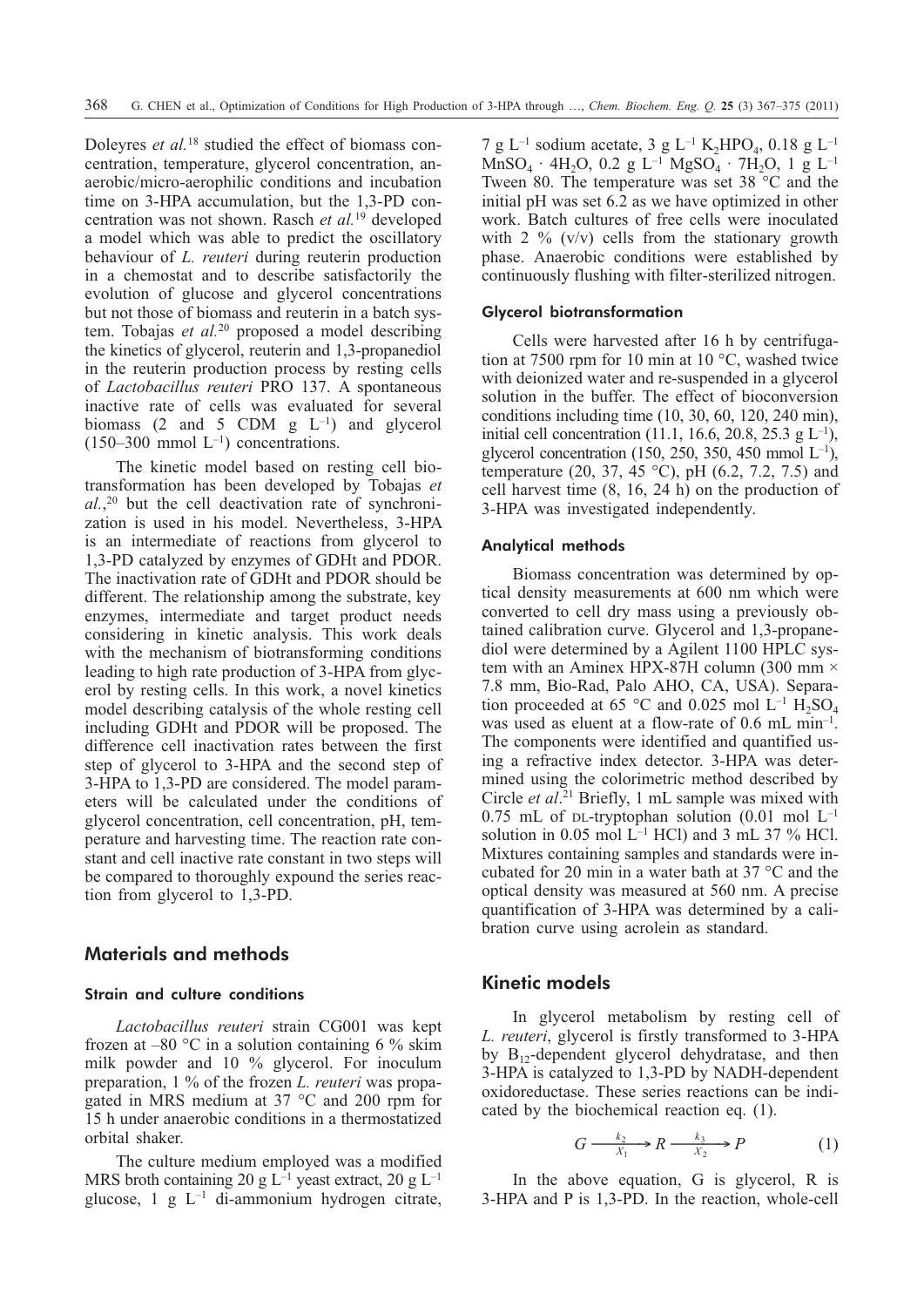is treated as the catalyst. Tobajas *et al.*<sup>20</sup> assumed same cell decay rate in two reactions and developed a model to describe biomass decay in the process. Actually, the whole-cell carries out two reactions when glycerol is presented. The whole cell should have different deactivation rate in the series reactions. For the first reaction, the activity of coenzyme  $B_{12}$  and glycerol dehydratase in cells is important, so an overall deactivation constant of  $k_1$  (h<sup>-1</sup>) is assigned to describe the cell deactivation in the first step. For the second reaction, the activity of coenzyme NADH and 1,3-PD oxidoreductase in cells is crucial, so an overall deactivation constant of  $k_1'$  (h<sup>-1</sup>) is given to describe the cell deactivation in the second step. If active biomass decay is described by using a first order equation which is typical of biomass death phase, the active cell decay rate can be expressed as eq. 2 for step one and eq. 3 for step two.

$$
-\frac{\mathrm{d}X_1}{\mathrm{d}t} = k_1 X_1 \tag{2}
$$

$$
-\frac{\mathrm{d}X_2}{\mathrm{d}t} = k_1' X_2 \tag{3}
$$

 $X_1$  and  $X_2$  are the instantaneous active biomass concentrations of the first and second step respectively. Eq. 2 and eq. 3 are integrated for an initial biomass concentration,  $X_0$ , yielding eq. 4 and eq. 5. The time evolution of active cell can be depicted by eq. 4 and eq. 5.

$$
X_1 = X_0 e^{(-k_1 t)} \tag{4}
$$

$$
X_2 = X_0 e^{(-k_1't)}
$$
 (5)

In series reactions, glycerol is transformed to 3-HPA and 1,3-PD. The glycerol consumption rate depends on active biomass concentration  $(X_1)$  of step one and glycerol concentration, which can be described as eq. 6.

$$
-\frac{dG}{dt} = k_2 G X_1 = k_2 G X_0 e^{(-k_1 t)}
$$
 (6)

Where G is glycerol concentration (mmol  $L^{-1}$ ) and  $k_2$  is kinetic constant (L g<sup>-1</sup> h<sup>-1</sup>) for glycerol consumption rate. A similar production rate equation is expressed for 1,3-PD based on the substrate of 3-HPA and the resting cell as eq. 7. Then the variation rate of intermediate 3-HPA can be expressed differently between 3-HPA generation rate in step one and 3-HPA consumption rate in step two as eq. 8.

$$
\frac{dP}{dt} = k_3 R X_2 = k_3 R X_0 e^{(-k_1 t)}
$$
 (7)

$$
\frac{dR}{dt} = k_2 G X_1 - k_3 R X_2 =
$$
  
=  $k_2 G X_0 e^{(-k_1 t)} - k_3 R X_0 e^{(-k_1 t)}$  (8)

Where R is 3-HPA concentration (mmol  $L^{-1}$ ) and  $k_3$  is kinetic constant (L  $g^{-1}$  h<sup>-1</sup>) for 1,3-PD production rate. Eq. 8 can be transformed to eq. 9 by the merger.

$$
\frac{dR}{dt} = X_0 \left( 1 - \frac{k_3 Re^{(-k'_1 t)}}{k_2 Ge^{(-k_1 t)}} \right) k_2 Ge^{(-k_1 t)} =
$$
\n
$$
= X_0 \left( 1 - \frac{k_3}{k_2} \frac{R}{G} \cdot e^{(k_1 - k'_1)t} \right) k_2 GE^{(-k_1 t)}
$$
\n(9)

When  $\frac{d}{dx}$ d  $\frac{R}{dt} = 0$ , the increasing of 3-HPA stopped and the eq. 9 is transformed to eq. 10 and eq. 11.

$$
\frac{k_3}{k_2} \frac{R}{G} \cdot e^{(k_1 - k_1')t} = 1 \tag{10}
$$

$$
\frac{R}{G} = \frac{k_2}{k_3} \cdot e^{(k_1'-k_1)t} \tag{11}
$$

With the reaction carrying on, 3-HPA concentration increases and glycerol concentration decreases. R/G does not increase with the time until the reactions stop. At the time the reaction stops, the value of *k*  $\frac{k_2}{k_3} \cdot e^{(k_1'-k_1)t}$ 3  $\cdot e^{(k_1-k_1)t}$  determines the final 3-HPA yield. In eq. 11, the value of *k k* 2 3 is the ratio of reaction rates between step 1 and step 2. The value of  $e^{(k_1 - k_1)t}$  is the ratio of cell catalytic activity between step 1 and step 2. By comparing the value of *k k* 2 3 and  $(k'_1 - k_1)$  under different reaction conditions, the optimum conditions can be deduced.

The model parameters were estimated by non-linear regression analysis and optimized by using simplex and least-squares method implemented in SCIENTIST software.<sup>22</sup> They were evaluated by fitting the mathematical model to the experimental data, where the expression for the calculated sum of squares

is presented by the equation of 
$$
\sum_{i=1}^{n} (y_i - \bar{y})^2
$$
 where

*n* is the number of data point, and  $\overline{y}$  is the algebraic mean of the *y* data column. *Y* data column is concentration of glycerol, 3-HPA and 1,3-PD. A program was written in SCIENTIST that performed the optimum search of kinetic parameters to obtain the unknown parameters. The Simplex method provides a useful means for locating a region of the minimum. Runge-Kutta algorithm implemented in the SCIENTIST software was used for simulation.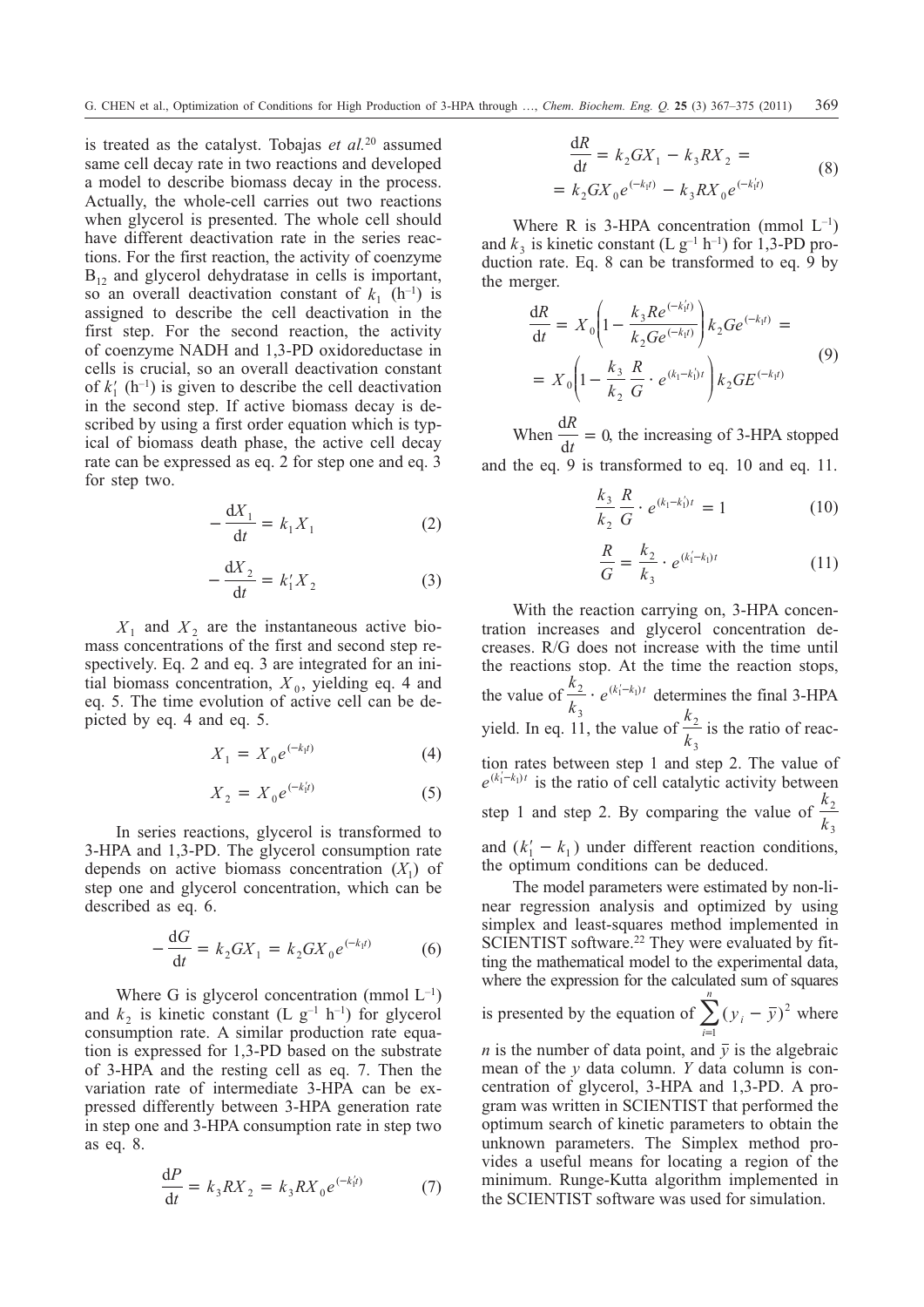## **Results and discussion**

### The effect of cell harvest time on glycerol transformation

The activity of enzyme and coenzyme is significantly different when cells are harvested at different cell growth phases. To determine the effect of cell harvest time on glycerol trasnformation, the biotransformation is done by resting cell harvested at 8 h, 16 h and 24 h respectively. The model constants were calculated by fitting the concentration of glycerol, 3-HPA and 1,3-PD, presented in Table 1. The cell inactivation rate of the first step is faster than that of the second step for cells harvested in logarithmic phase, in contrast to cells harvested in quiescent phase. The catalytic properties of cells harvested at 24 h are similar to those harvested at 16 h. From the results, cells harvested from logarithmic phase deactivate more quickly in step 1 and step 2, thus most of the 3-HPA converted to 1,3-PD. The quiescent cells accumulate more 3-HPA. Both experimental data and model fitting for the kinetic profiles are given in Fig.1(a)–(c). The values of all kinetic parameters used in the model of the batch biotransformation kinetics are listed in Table 1.

#### The effect of initial glycerol concentration on glycerol transformation

Substrate concentration is an important factor that affects the catalytic activity of resting cells. Here the glycerol concentrations of 150, 250, 350, 450 mmol  $L^{-1}$  are investigated. Model constants are calculated by fitting experimental data under different glycerol concentration. The cell deactivation constants in the first step increase gradually with increasing concentration of glycerol, which means that the inactivation of resting cell accelerated. This coincides with the conclusion in the literature that glycerol is the suicide substrate of glycerol dehydratase. Glycerol concentrations higher than  $250$  mmol  $L^{-1}$  rapidly reduce cell activity, although the whole-cell catalysis rate constant increases with the increase of glycerol concentration. Considering the cell inactivation and catalytic rate constant in all, 3-HPA accumulation is seriously reduced at initial glycerol concentration above 250 mmol L–1.



*1,3-PD* ( $\blacktriangle$ ) during bioconversion of 200 mmol  $L^{-1}$  glycerol *with pH 6.2 at 30 °C in different growth periods of L. reuteri CG001: (a) 8 h; (b) 16 h; (c) 24 h.*  $X_1$  *and*  $X_2$  *represent viable biomass concentration of the two reactions predicted by the model, the other three solid lines are fitted results.*

Table 1 – *Fitting values of several kinetic constants during bioconversion with L. reuteri CG001 in different growth phases*

| $\frac{X_0}{(g L^{-1})}$ | $K_{1}$<br>$(h^{-1})$ | $k_1'$<br>$(h^{-1})$ | $k_{\alpha}$<br>$(L g^{-1} h^{-1})$ | $k_{\alpha}$<br>$(L g^{-1} h^{-1})$ | $k_2/k_3$ | $k'_1 - k_1$ |
|--------------------------|-----------------------|----------------------|-------------------------------------|-------------------------------------|-----------|--------------|
| 3.51(8 h)                | $7.02 \pm 0.24$       | $2.58 \pm 0.06$      | $0.48 \pm 0.02$                     | $0.42 \pm 0.02$                     | 1.14      | $-4.44$      |
| 4.89 $(16 h)$            | $3.36 \pm 0.06$       | $12.78 \pm 0.72$     | $0.18 \pm 0.01$                     | $1.14 \pm 0.06$                     | 0.16      | 9.42         |
| 5.34 $(24 h)$            | $2.28 \pm 0.12$       | $10.98 \pm 0.48$     | $0.12\pm0.01$                       | $0.78 \pm 0.06$                     | 0.15      | 8.7          |

 $^*G_0 = 200$  mmol L<sup>-1</sup>, pH = 6.2,  $\vartheta = 30$  °C. The meaning of errors are standard deviations.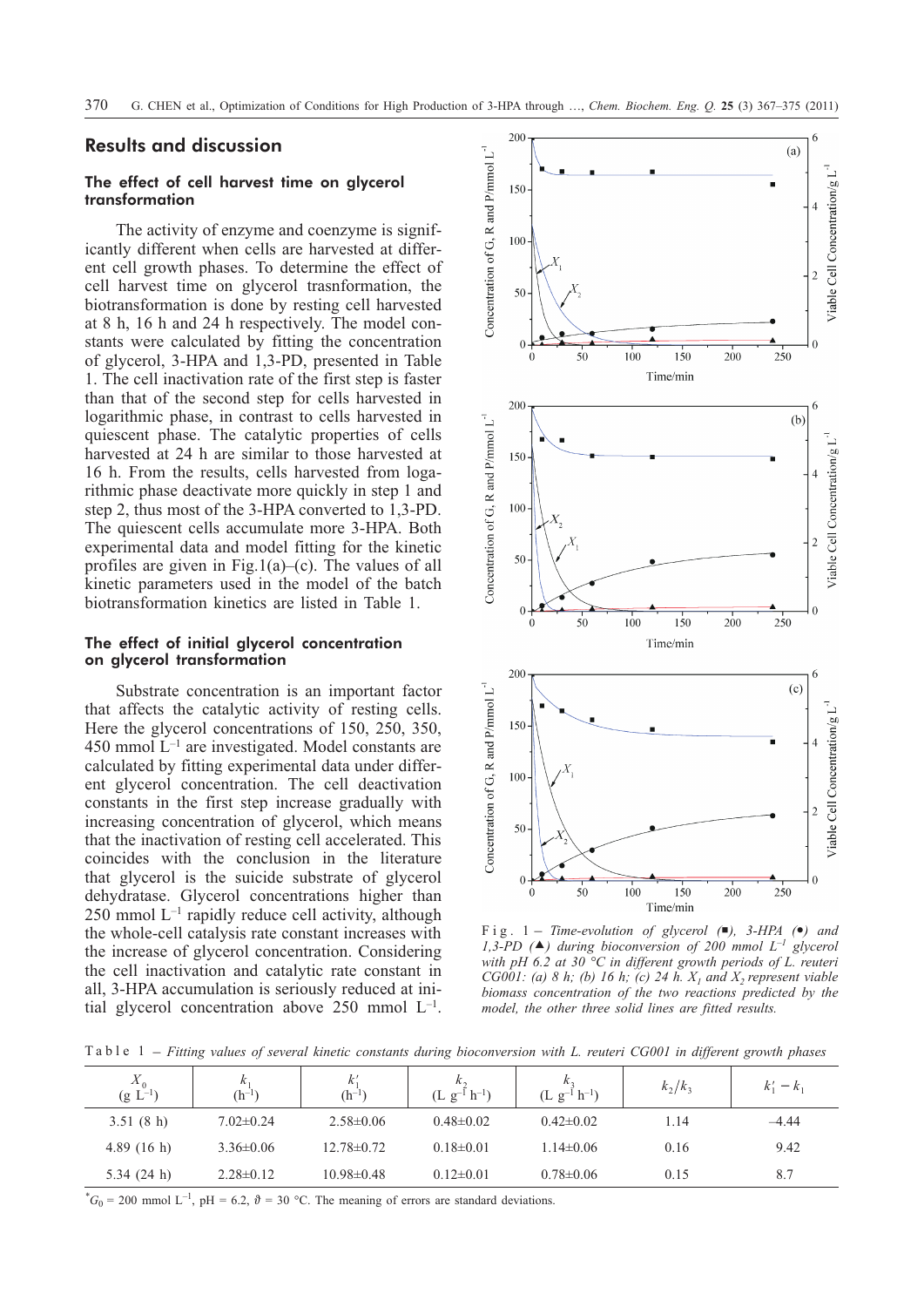According to the value of  $k_2/k_3$  and  $k'_1 - k_1$ , the optimal glycerol concentration for high 3-HPA/glycerol yield should lie between 250 mmol and 350 mmol. Both experimental data and model fitting for the kinetic profiles are given in Fig.  $2(a)$ –(d). The values of all kinetic parameters used in the modeling of the batch biotransformation kinetics are listed in Table 2.

#### The effect of pH on glycerol transformation

The value of pH is an important factor that affects the enzyme reaction rate. It also has an important influence on series reaction catalyzed by whole-cell. The time profile of glycerol, 1,3-PD, 3-HPA concentration are compared under the pH of 6.2, 7.2, 7.5. Model parameters are calculated by fitting experimental data. The results show that catalytic reaction rate constant of two reactions reaches maximum at pH 7.2, which coincides with the optimal pH of key enzymes "glycerol dehydratase $23$ " and "1,3-PD oxidoreductase $24$ ". However, this pH is not optimal for the production of 3-HPA because the inactivation rate of bacteria is greater at pH 7.2. Although the catalytic rate constant decreases by half at pH 6.2, the inactivation rate constant of bacteria in the first step also reduces by half. Overall, it is more conducive to 3-HPA accumulation at pH 6.2. Both experimental data and model fitting for the kinetic profiles are given in

Table 2 – *Fitting values of several kinetic constants during bioconversion with different glycerol concentrations*

| G <sub>0</sub><br>(mmol $L^{-1}$ ) | $k_{1}$<br>$(h^{-1})$ | $k_1'$<br>$(h^{-1})$ | $k_{\gamma}$<br>$(L g^{-1} h^{-1})$ | $k_{\gamma}$<br>$(L g^{-1} h^{-1})$ | $k_2/k_3$ | $k'_1 - k_1$ |
|------------------------------------|-----------------------|----------------------|-------------------------------------|-------------------------------------|-----------|--------------|
| 150                                | $0.72 \pm 0.03$       | $8.04 \pm 0.48$      | $0.048 \pm 0.002$                   | $0.84 \pm 0.06$                     | 0.057     | 7.32         |
| 250                                | $1.02 \pm 0.05$       | $42.24 \pm 1.32$     | $0.054\pm0.003$                     | $4.32 \pm 0.21$                     | 0.013     | 41.22        |
| 350                                | $5.16\pm0.12$         | $13.38\pm0.36$       | $0.192\pm0.006$                     | $4.32 \pm 0.12$                     | 0.044     | 8.22         |
| 450                                | $5.82 \pm 0.18$       | $10.92 \pm 0.48$     | $0.180 \pm 0.006$                   | $2.52 \pm 0.12$                     | 0.072     | 5.10         |

 $X_0 = 5.14$ ; pH = 6.2;  $\vartheta = 30$  °C. The meaning of errors are standard deviations.



*with pH 6.2 at 30 °C: (a) 150 mmol L<sup>-1</sup>; (b) 250 mmol L<sup>-1</sup>; (c) 350 mmol L<sup>-1</sup>; (d) 450 mmol L<sup>-1</sup>. <i>X<sub>1</sub>* and *X<sub>2</sub>* represent viable *biomass concentration of the two reactions predicted by the model, the other three solid lines are fitted results.*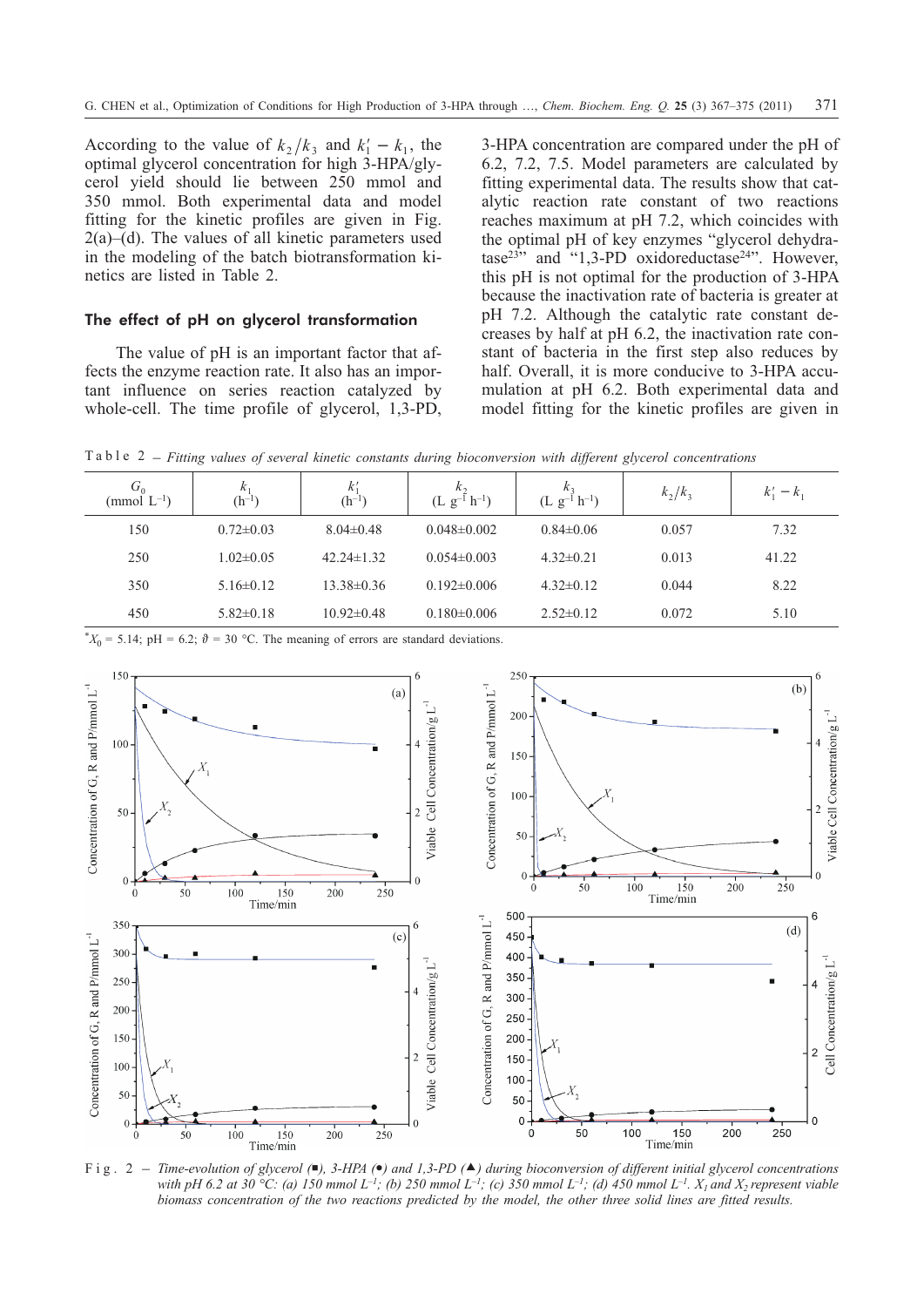Fig.  $3(a)$ –(c). The values of all kinetic parameters used in the modeling of the batch biotransformation kinetics are listed in Table 3. Fig. 3 shows that 3-HPA concentration reaches its maximum 30.5 mmol L–1 when 200 mmol  $L^{-1}$  glycerol is converted by 5.63 g  $L^{-1}$  resting cell at pH 6.2.

#### The effect of temperature on glycerol transformation

The model parameters are calculated by fitting time profile of glycerol, 1,3-PD and 3-HPA concentration under different biotransformation temperature. The effect of temperature in the catalytic activity of resting cells is complex, due to the number of factors that condition the rate of the process. As the temperature increases, cell deactivates rapidly. The cell deactivation rate and the biotransformation rate constant of step one reach their summit at 37 °C, and those of step two reach summit at 45 °C. The optimum temperature for the dehydration of glycerol to 3-HPA by resting cell is  $37^{\circ}$ C which coincides with the glycerol dehydratase from *Citrobacter freundii*<sup>25</sup> and *Klebsiella pneumoniae*. 26 The optimum temperature for glycerol dehydratase from *L. reuteri* is not reported. The optimum temperature for the reduction of 3-HPA to 1,3-PD by resting cell is observed to shift from 37 °C for 1,3-PD oxidoreductase24 in buffer to 45 °C for resting cell, probably due to a higher enzyme stability in the resting cell. Both experimental data and model fitting for the kinetic profiles are given in Fig.  $4(a)$ –(d). The values of all kinetic parameters used in the modeling of the batch biotransformation kinetics are listed in Table 4. The figures show that 3-HPA concentration reaches its maximum of 52.9 mmol  $L^{-1}$  at the temperature of 37 °C.

#### The effect of cell concentration on glycerol transformation

The bacteria concentration reflects the concentration of catalyst for the resting cell transformation. The time evolution of glycerol, 3-HPA and 1,3-PD concentration at different cell concentration of 11.1, 16.6, 20.8, 25.3 g  $L^{-1}$ , are depicted



*1,3-PD* ( $\triangle$ ) during bioconversion of 200 mmol  $L^{-1}$  glycerol *with different pH at 30 °C: (a) pH 6.2; (b) pH 7.2; (c) pH 7.5.*  $X_1$  *and*  $X_2$  *represent viable biomass concentration of the two reactions predicted by the model, the other three solid lines are fitted results.*

Table 3 – *Fitting values of several kinetic constants during bioconversion at different pH*

| pH  | $\kappa$ .<br>$(h^{-1})$ | $k_{1}$<br>$(h^{-1})$ | $n_{\alpha}$<br>$(L g^{-1} h^{-1})$ | $k_{\gamma}$<br>$(L g^{-1} h^{-1})$ | $k_{2}/k_{3}$ | $k'_1 - k_1$ |
|-----|--------------------------|-----------------------|-------------------------------------|-------------------------------------|---------------|--------------|
| 6.2 | $2.76 \pm 0.13$          | $10.62 \pm 0.50$      | $0.162 \pm 0.008$                   | $0.90 \pm 0.04$                     | 0.18          | 7.86         |
| 7.2 | $5.52 \pm 0.26$          | $31.14 \pm 1.51$      | $0.270 \pm 0.013$                   | $5.52 \pm 0.28$                     | 0.05          | 25.62        |
| 7.5 | $0.90 \pm 0.04$          | $23.22 \pm 1.16$      | $0.054 \pm 0.002$                   | $2.46 \pm 0.12$                     | 0.02          | 22.32        |

 $X_0 = 5.63$  g L<sup>-1</sup>,  $G_0 = 200$  mmol L<sup>-1</sup>,  $\vartheta = 30$  °C. The meaning of errors are standard deviations.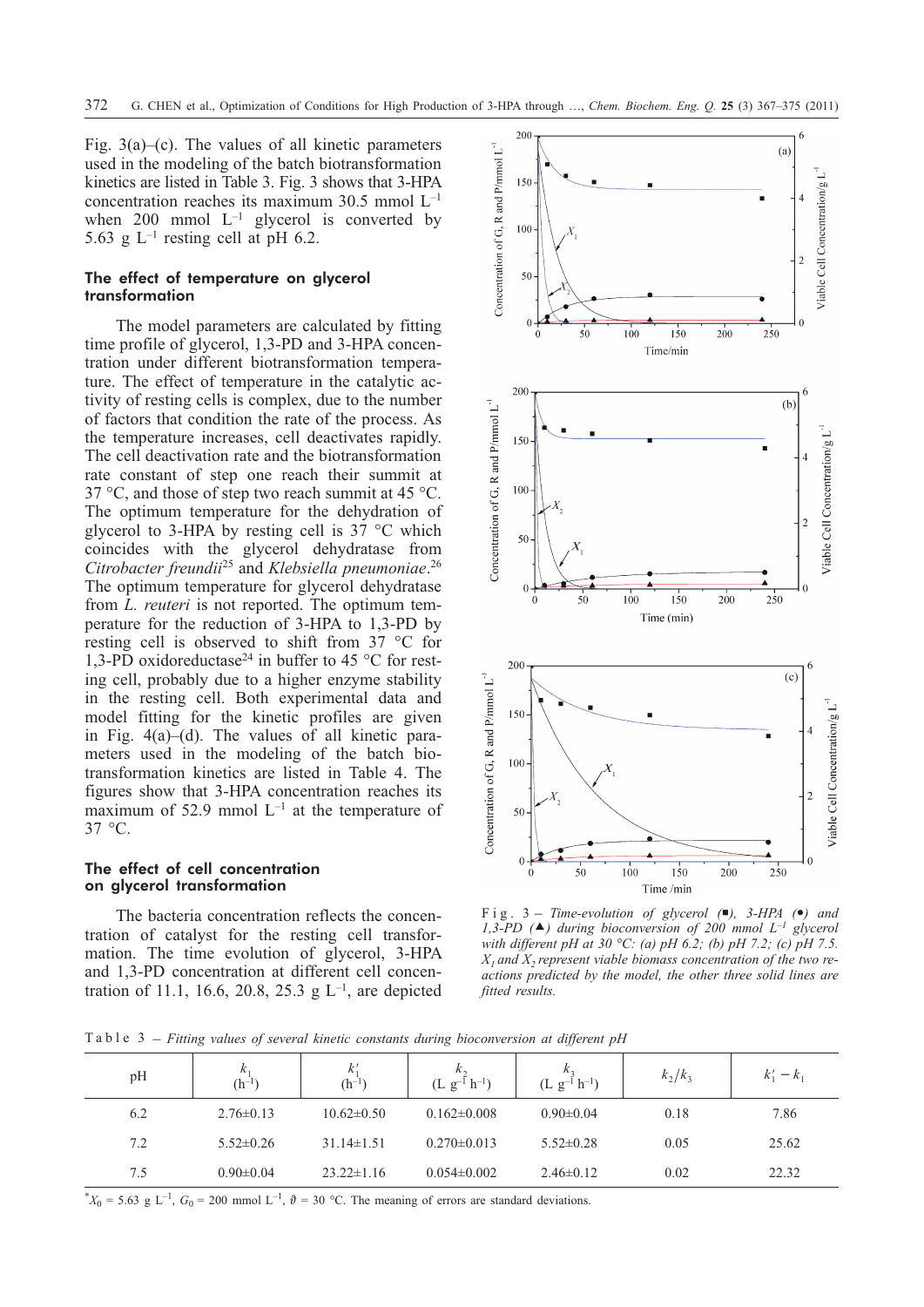

 $\frac{6}{\frac{1}{250}}$   $\frac{6}{\frac{1}{250}}$   $\frac{1}{100}$   $\frac{150}{150}$   $\frac{200}{250}$   $\frac{250}{250}$   $\frac{1}{100}$   $\frac{150}{150}$   $\frac{200}{250}$   $\frac{250}{250}$   $\frac{1}{100}$   $\frac{150}{150}$   $\frac{200}{250}$   $\frac{250}{250}$   $\frac{1}{100}$   $\frac{1}{150}$  *different temperatures: (a) 20 °C; (b) 30 °C; (c) 37 °C; (d) 45 °C.*  $X_1$  *and*  $X_2$  *represent viable biomass concentration of the two reactions predicted by the model, the other three solid lines are fitted results.*

50

 $\theta$ 

Ċ

 $50$ 

 $100$ 

 $15<sub>C</sub>$ 

Time/min

200

Table 4 – *Fitting values of several kinetic constants during bioconversion at different temperatures*

250

 $\theta$ 

| Temp.<br>(°C) | $k_{1}$<br>$(h^{-1})$ | $k_{1}^{\prime}$<br>$(h^{-1})$ | $k_{\alpha}$<br>$(L g^{-1} h^{-1})$ | $k_{\rm z}$<br>$(L g^{-1} h^{-1})$ | $k_2/k_3$ | $k'_1 - k_1$ |
|---------------|-----------------------|--------------------------------|-------------------------------------|------------------------------------|-----------|--------------|
| 20            | $0.60 \pm 0.03$       | $8.58 \pm 0.42$                | $0.036 \pm 0.002$                   | $1.62 \pm 0.08$                    | 0.022     | 7.98         |
| 30            | $2.76 \pm 0.13$       | $10.62 \pm 0.53$               | $0.162\pm0.008$                     | $0.90 \pm 0.04$                    | 0.18      | 7.86         |
| 37            | $3.60 \pm 0.18$       | $11.34\pm0.57$                 | $0.222 \pm 0.011$                   | $1.92 \pm 0.09$                    | 0.116     | 7.74         |
| 45            | $1.80 \pm 0.09$       | $13.86 \pm 0.68$               | $0.084\pm0.004$                     | $4.44\pm0.22$                      | 0.019     | 12.06        |

 $X_0$  = 5.94 g L<sup>-1</sup>,  $G_0$  = 200 mmol L<sup>-1</sup>, pH = 6.2. The meaning of errors are standard deviations.

at Fig. 5. Model constants are calculated by fitting experiment data. The results show that cell concentration has little effect on the cell inactivation rate constant of the first step, but the conversion rate constant of the second step is affected largely at cell concentration above 20.8 g  $L^{-1}$ . When the bacteria concentration reaches 25.3 g  $L^{-1}$ , the conversion rate constant of the first step reaches a maximum, and the conversion rate constant of the second step decreases to a minimum, so the highest 3-HPA concentration of 195.7 mmol L–1 and 3-HPA/glycerol molar yield of 97.8 % are obtained. Both experimental data and model fitting for the kinetic profiles are given in Fig.  $5(a)$ –(d). The values of all kinetic parameters used in the modeling of the batch

50

biotransformation kinetics are listed in Table 5. Increasing the amount of resting cell can greatly accelerate the overall reaction rate, which leads to a higher 3-HPA/glycerol yield.

 $\Omega$ 

 $250$ 

## **Conclusion**

In the development of an overall model for biotransformation profiles, a relatively good fit is achieved by the model for the complete data set from series reactions. According to the predictive value, the model provides an acceptable description of the resting cell biotransformation over a range of conditions. The cell deactivation constants  $(k_1, k'_1)$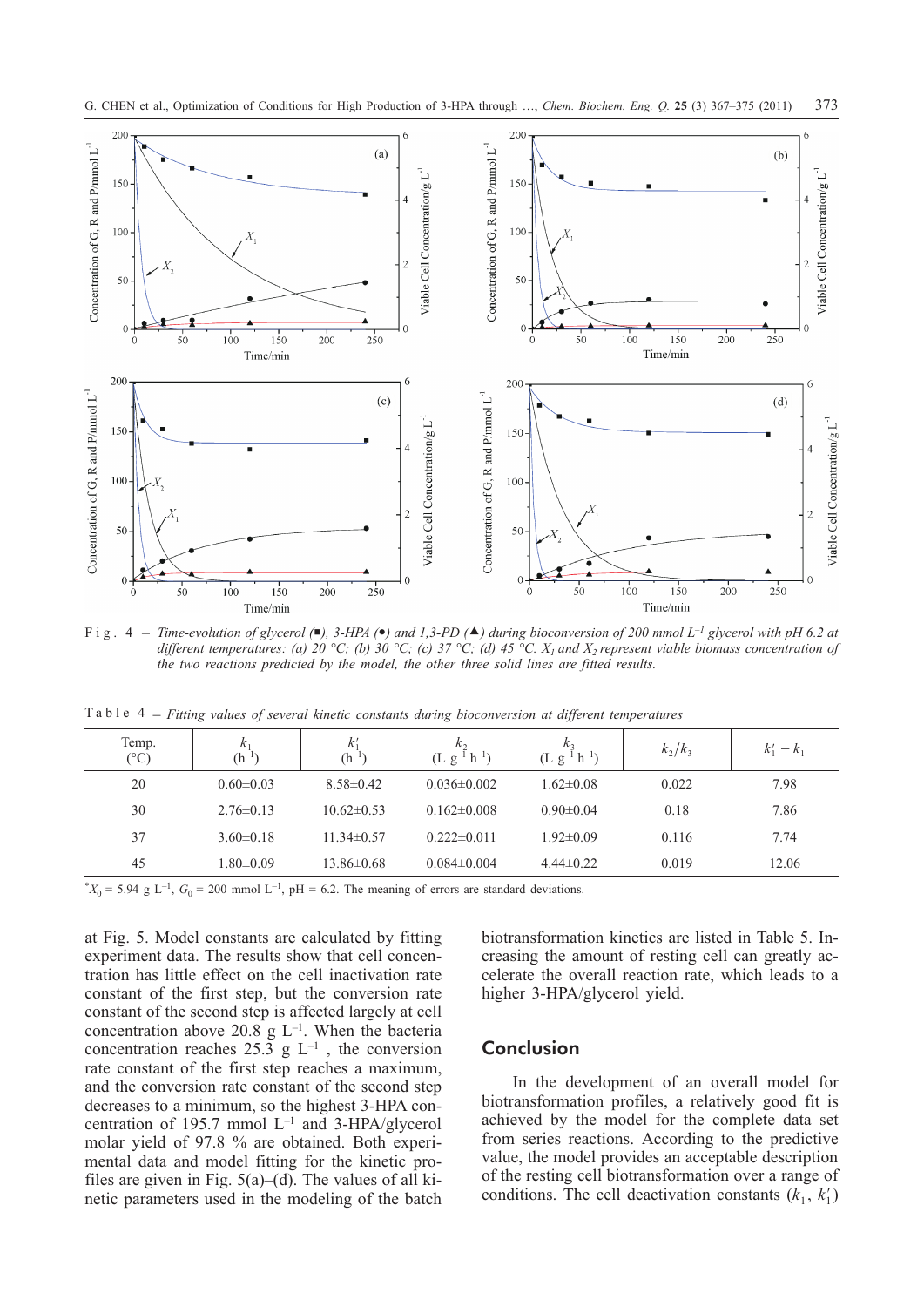



*different conversion CDMs: (a) 11.1 g L<sup>-1</sup>; (b) 16.6 g L<sup>-1</sup>; (c) 20.8 g L<sup>-1</sup>; (d) 25.3 g L<sup>-1</sup>. <i>X<sub>1</sub> and X<sub>2</sub> represent viable biomass concentration of the two reactions predicted by the model, the other three solid lines are fitted results.*

Table 5 – *Fitting values of several kinetic constants during bioconversion with different CDMs*

| $X_{0}$<br>$(g L^{-1})$ | $k_{\cdot}$<br>$(h^{-1})$ | $k_{1}^{\prime}$<br>$(h^{-1})$ | $k_{\alpha}$<br>$(L g^{-1} h^{-1})$ | $k_{\gamma}$<br>$(L g^{-1} h^{-1})$ | $k_{2}/k_{3}$ | $k'_1 - k_1$ |
|-------------------------|---------------------------|--------------------------------|-------------------------------------|-------------------------------------|---------------|--------------|
| 11.1                    | $0.90 \pm 0.05$           | $15.54 \pm 0.78$               | $0.044\pm0.002$                     | $1.76 \pm 0.14$                     | 0.025         | 14.64        |
| 16.6                    | $0.68 \pm 0.03$           | $23.64\pm1.18$                 | $0.053 \pm 0.003$                   | $2.54\pm0.18$                       | 0.021         | 22.96        |
| 20.8                    | $0.90 \pm 0.05$           | $15.12 \pm 0.76$               | $0.044\pm0.002$                     | $0.25 \pm 0.01$                     | 0.176         | 14.22        |
| 25.3                    | $0.72 \pm 0.04$           | $12.54 \pm 0.63$               | $0.073 \pm 0.002$                   | $0.11 \pm 0.01$                     | 0.664         | 11.82        |

 $^*G_0 = 200$  mmol L<sup>-1</sup>, pH = 6.2,  $\vartheta = 30$  °C. The meaning of errors are standard deviations.

and biotransformation rate constants  $(k_2, k_3)$  used in the model are significant in judging the effect of conditions on series reactions. From the comparison of the simulation curves generated by the model and the experimental data obtained from various biotransformations in the ranges of initial cell concentration of  $11.1-25.3$  g L<sup>-1</sup>, initial glycerol concentration of 150–450 mmol L–1, temperature of 20–45  $\degree$ C, pH of 6.2–7.5 and cell harvest time of 8–24 h, the maximum 3-HPA/glycerol yield was achieved at glycerol concentration of 200 mmol  $L^{-1}$ , pH 6.2 and 37 °C by resting cell with a concentration of 25.3 g  $L^{-1}$ . There is evidence of some minor deviation from experimental data. However, these variations are not considered systematic in nature and appear to occur due to experimental errors within particular studies. It is possible that some inhibitory effects (not currently included in the model structure) may have an influence on the biotransformation kinetics.

#### *ACKNOWLEDGEMENT*

*The authors express their thanks for the support from the Nature Science Foundation of China (20906035), the Fundamental Research Funds for the Central Universities (JB-SJ1008).*